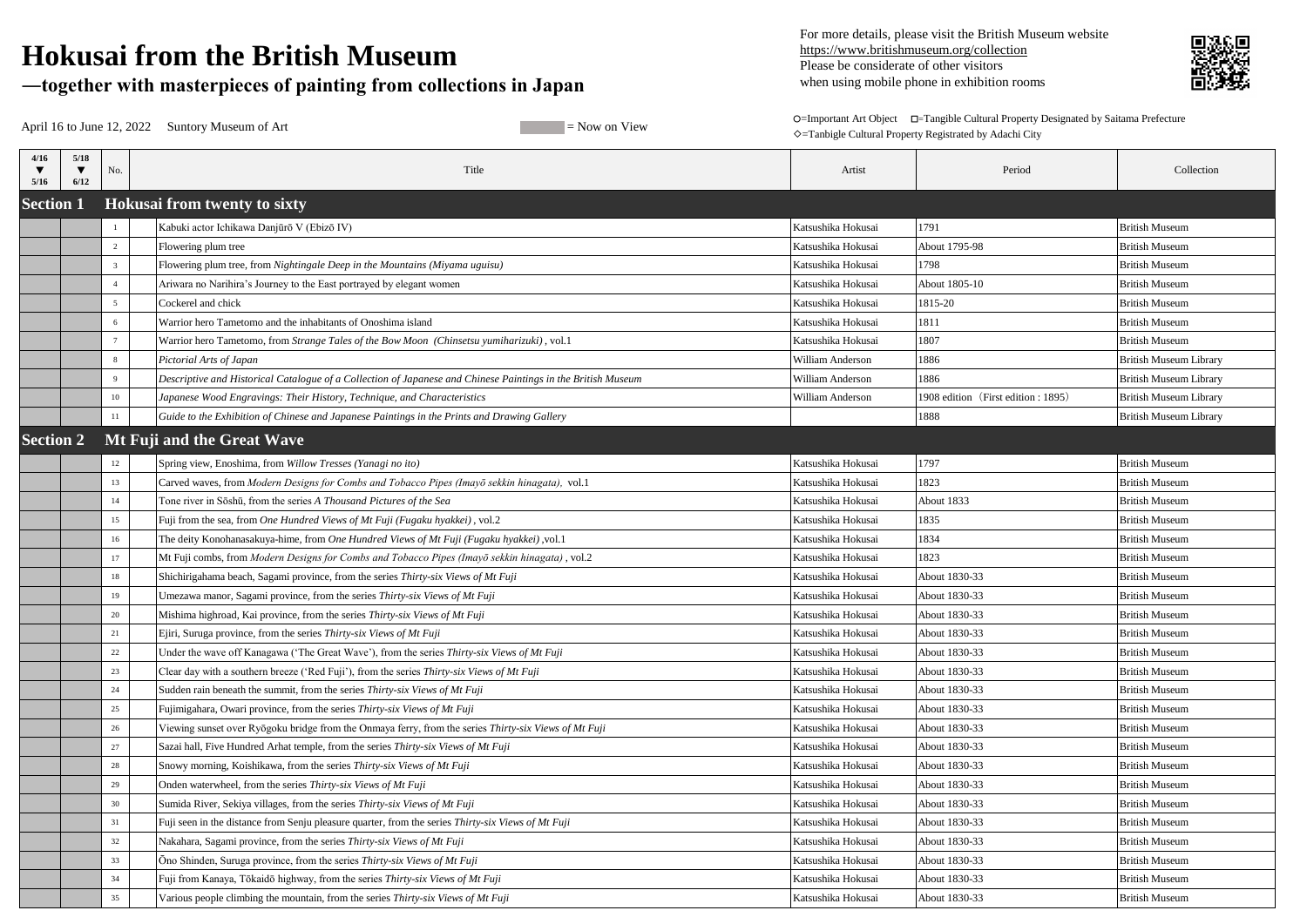| 4/16<br>5/16                               | 5/18<br>6/12                                | No. | Title                                                                                                                                   | Artist                                  | Period                             | Collection                    |  |
|--------------------------------------------|---------------------------------------------|-----|-----------------------------------------------------------------------------------------------------------------------------------------|-----------------------------------------|------------------------------------|-------------------------------|--|
|                                            |                                             | 36  | Minamoto no Tametomo and two female salt gatherers                                                                                      | Katsushika Hokusai                      | 1808                               | <b>British Museum</b>         |  |
|                                            | <b>Worlds seen</b><br><b>Section 3</b>      |     |                                                                                                                                         |                                         |                                    |                               |  |
|                                            |                                             | 37  | Ono waterfall, Kiso highway, from the series Tour of Waterfalls in Various Provinces                                                    | Katsushika Hokusai                      | About 1833                         | <b>British Museum</b>         |  |
|                                            |                                             | 38  | The waterfall where Yoshitsune washed his horse in Yoshino, Yamato province, from the series Tour of Waterfalls in Various Provinces    | Katsushika Hokusai                      | About 1833                         | <b>British Museum</b>         |  |
|                                            |                                             | 39  | Aoigaoka waterfall, Edo, from the series Tour of Waterfalls in Various Provinces                                                        | Katsushika Hokusai                      | About 1833                         | <b>British Museum</b>         |  |
|                                            |                                             | 40  | Yōrō Waterfall, Mino province, from the series Tour of Waterfalls in Various Provinces                                                  | Katsushika Hokusai                      | About 1833                         | <b>British Museum</b>         |  |
|                                            |                                             | 41  | Suspension bridge on the border between Hida and Etchū provinces, from the series Wondrous Views of Famous Bridges in Various Provinces | Katsushika Hokusai                      | About 1834                         | <b>British Museum</b>         |  |
|                                            |                                             | 42  | Fukui bridge, Echizen province, from the series Wondrous Views of Famous Bridges in Various Provinces                                   | Katsushika Hokusai                      | About 1834                         | <b>British Museum</b>         |  |
|                                            |                                             | 43  | Old picture of the Boat bridge, Sano, Kōzuke province, from the series Wondrous Views of Famous Bridges in Various Provinces            | Katsushika Hokusai                      | About 1834                         | <b>British Museum</b>         |  |
|                                            |                                             | 44  | Old picture of Eight-plank bridge in Mikawa province, from the series Wondrous Views of Famous Bridges in Various Provinces             | Katsushika Hokusai                      | About 1834                         | <b>British Museum</b>         |  |
|                                            |                                             | 45  | Kintai bridge, Suō province, from the series Wondrous Views of Famous Bridges in Various Provinces                                      | Katsushika Hokusai                      | About 1834                         | <b>British Museum</b>         |  |
|                                            |                                             | 46  | Mt Tenpō, mouth of the Aji river, Settsu province, from the series Wondrous Views of Famous Bridges in Various Provinces                | Katsushika Hokusai                      | About 1834                         | <b>British Museum</b>         |  |
|                                            |                                             | 47  | Picture of land surveyors                                                                                                               | Katsushika Hokusai                      | 1848                               | <b>British Museum</b>         |  |
|                                            |                                             | 48  | Poppy                                                                                                                                   | Katsushika Hokusai                      | About 1831-32                      | <b>British Museum</b>         |  |
|                                            |                                             | 49  | Hibiscus and sparrow                                                                                                                    | Katsushika Hokusai                      | About 1831-32                      | <b>British Museum</b>         |  |
|                                            |                                             | 50  | Lily                                                                                                                                    | Katsushika Hokusai                      | About 1831-32                      | <b>British Museum</b>         |  |
|                                            |                                             | 51  | Iris, from Hokusai's Album Drawn True to Life (Hokusai shashin gafu)                                                                    | Katsushika Hokusai                      | 1819                               | <b>British Museum</b>         |  |
|                                            |                                             | 52  | Thistle and crossbill                                                                                                                   | Katsushika Hokusai                      | About 1834                         | <b>British Museum</b>         |  |
|                                            |                                             | 53  | Saxifrage and wild strawberry, shrike and red-flanked bluetail                                                                          | Katsushika Hokusai                      | About 1834                         | <b>British Museum</b>         |  |
|                                            |                                             | 54  | Azalea and lesser cuckoo                                                                                                                | Katsushika Hokusai                      | About 1834                         | <b>British Museum</b>         |  |
|                                            |                                             | 55  | Rose and bush warbler                                                                                                                   | Katsushika Hokusai                      | About 1834                         | <b>British Museum</b>         |  |
|                                            |                                             | 56  | Herbaceous peony and canary                                                                                                             | Katsushika Hokusai                      | About 1834                         | <b>British Museum</b>         |  |
|                                            |                                             | 57  | Weeping cherry and bullfinch                                                                                                            | Katsushika Hokusai                      | About 1834                         | <b>British Museum</b>         |  |
|                                            |                                             | 58  | Mirabilis jalapa and grosbeak                                                                                                           | Katsushika Hokusai                      | About 1834                         | <b>British Museum</b>         |  |
|                                            |                                             | 59  | Fringed iris, dianthus and kingfisher                                                                                                   | Katsushika Hokusai                      | About 1834                         | <b>British Museum</b>         |  |
|                                            |                                             | 60  | Wisteria and wagtail                                                                                                                    | Katsushika Hokusai                      | About 1834                         | <b>British Museum</b>         |  |
|                                            |                                             | 61  | Magnolia and java sparrow                                                                                                               | Katsushika Hokusai                      | About 1834                         | <b>British Museum</b>         |  |
|                                            | Third exhibition room<br>on the third floor | 62  | Cormorant and morning glory                                                                                                             | Katsushika Hokusai                      | About 1826-34                      | <b>British Museum</b>         |  |
|                                            | Third exhibition room                       | 63  | Carp in waterfall                                                                                                                       | Katsushika Hokusai                      | About 1833-34                      | <b>British Museum</b>         |  |
|                                            | on the third floor                          | 64  | Young man seated on a bench                                                                                                             | Katsushika Hokusai                      | 1840                               | <b>British Museum</b>         |  |
|                                            |                                             | 65  | Stockade, from the series Horses                                                                                                        | Katsushika Hokusai                      | 1822                               | <b>British Museum</b>         |  |
|                                            |                                             | 66  | Bamboo horse, from the series Horses                                                                                                    | Katsushika Hokusai                      | 1822                               | <b>British Museum</b>         |  |
| <b>Worlds imagined</b><br><b>Section 4</b> |                                             |     |                                                                                                                                         |                                         |                                    |                               |  |
|                                            |                                             | 67  | Poet Ono no Komachi                                                                                                                     | Katsushika Hokusai                      | About 1809-13                      | <b>British Museum</b>         |  |
|                                            |                                             | 68  | The Youth's Song (by Poet Cui Guofu), from the series True Mirror of Chinese and Japanese Poems                                         | Katsushika Hokusai                      | About 1833-34                      | <b>British Museum</b>         |  |
|                                            |                                             | 69  | Poet Abe no Nakamaro, from the series True Mirror of Chinese and Japanese Poems                                                         | Katsushika Hokusai                      | About 1833-34                      | <b>British Museum</b>         |  |
|                                            |                                             | 70  | Poet Minister Toru, from the series True Mirror of Chinese and Japanese Poems                                                           | Katsushika Hokusai                      | About 1833-34                      | <b>British Museum</b>         |  |
|                                            |                                             | 71  | Poet Harumichi no Tsuraki, from the series True Mirror of Chinese and Japanese Poems                                                    | Katsushika Hokusai                      | About 1833-34                      | <b>British Museum</b>         |  |
|                                            |                                             | 72  | The Reed Gatherer (Tokusa-gari), from the series True Mirror of Chinese and Japanese Poems                                              | Katsushika Hokusai                      | About 1833-34                      | <b>British Museum</b>         |  |
|                                            |                                             | 73  | Poet Li Bo, from the series True Mirror of Chinese and Japanese Poems                                                                   | Katsushika Hokusai                      | About 1833-34                      | <b>British Museum</b>         |  |
|                                            |                                             | 74  | Painting in the Far East                                                                                                                | Laurence Binyon                         | 1913 edition (First edition: 1908) | <b>British Museum Library</b> |  |
|                                            |                                             | 75  | A Catalogue of Japanese and Chinese Woodcuts Preserved in the Sub-department of Oriental Prints and Drawings in the British Museum      | Laurence Binyon                         | 1916                               | <b>British Museum Library</b> |  |
|                                            |                                             | 76  | Japanese Colour Prints                                                                                                                  | Laurence Binyon<br>& J.J.O'Brien Sexton | 1923                               | <b>British Museum Library</b> |  |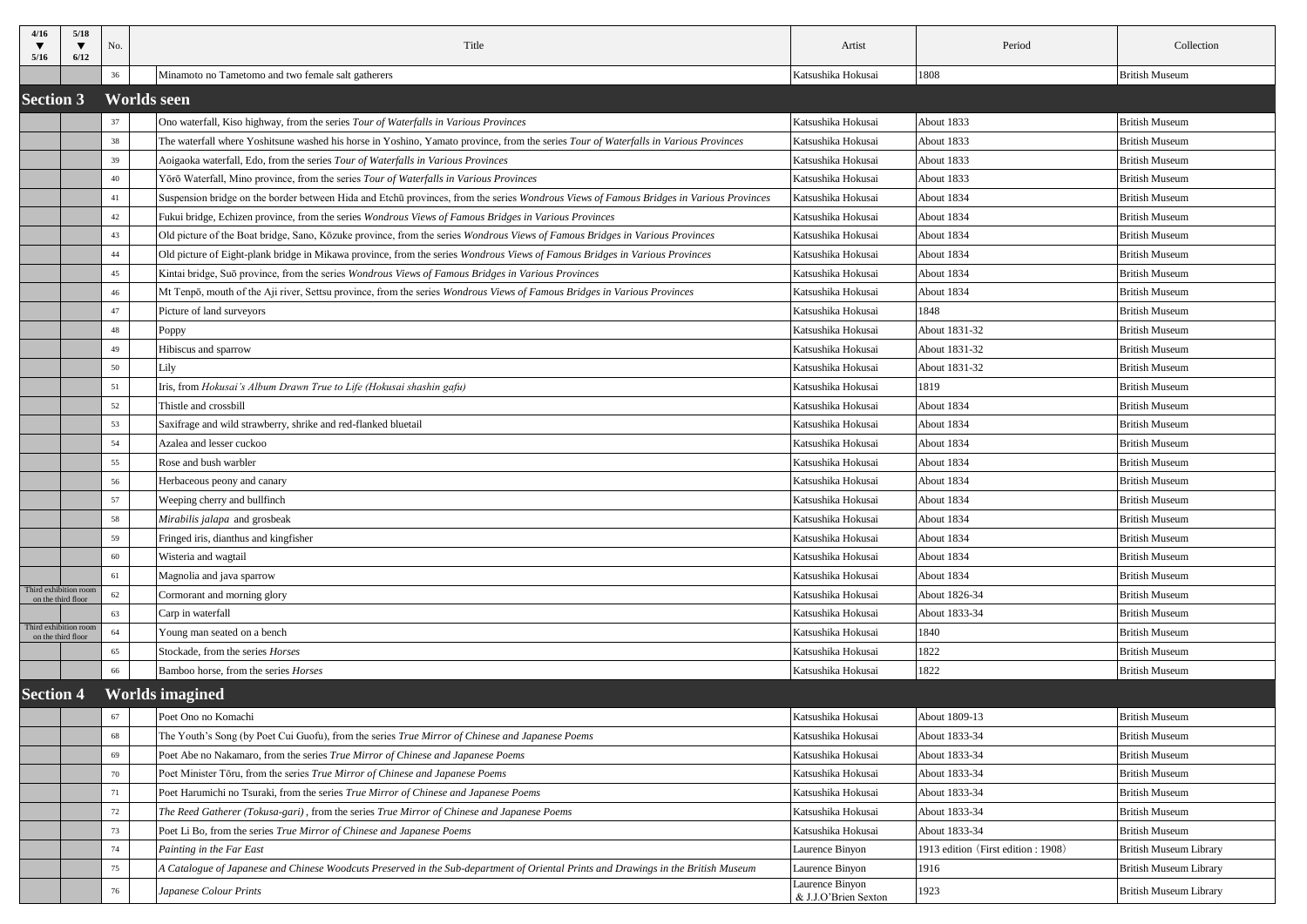| 4/16<br>5/16     | 5/18<br>6/12                                | No. | Title                                                                                                                  | Artist                   | Period                     | Collection                                                                                              |
|------------------|---------------------------------------------|-----|------------------------------------------------------------------------------------------------------------------------|--------------------------|----------------------------|---------------------------------------------------------------------------------------------------------|
|                  |                                             | 77  | Koya san : four poems from Japan                                                                                       | Laurence Binyon          | 1932                       | The University of Tokyo,<br>Faculty of Letters, Department of<br><b>English Language and Literature</b> |
|                  |                                             | 78  | Poet Kakinomoto no Hitomaro, from the series One Hundred Poems by One Hundred Poets, Explained by the Nurse            | Katsushika Hokusai       | About 1835-36              | <b>British Museum</b>                                                                                   |
|                  |                                             | 79  | Poet Ise, from the series One Hundred Poems by One Hundred Poets, Explained by the Nurse                               | Katsushika Hokusai       | About 1835-36              | <b>British Museum</b>                                                                                   |
|                  |                                             | 80  | Poet Kan Ke (Sugawara no Michizane), from the series One Hundred Poems by One Hundred Poets, Explained by the Nurse    | Katsushika Hokusai       | About 1835-36              | <b>British Museum</b>                                                                                   |
|                  |                                             | 81  | Poet Chūnagon Kanesuke, from the series One Hundred Poems by One Hundred Poets, Explained by the Nurse                 | Katsushika Hokusai       | About 1835-38              | <b>British Museum</b>                                                                                   |
|                  |                                             | 82  | Poet Minamoto no Muneyuki Ason, from the series One Hundred Poems by One Hundred Poets, Explained by the Nurse         | Katsushika Hokusai       | About 1835-36              | <b>British Museum</b>                                                                                   |
|                  |                                             | 83  | Poet Sakanoue no Korenori, from the series One Hundred Poems by One Hundred Poets, Explained by the Nurse              | Katsushika Hokusai       | About 1835-38              | <b>British Museum</b>                                                                                   |
|                  |                                             | 84  | Poet Harumichi no Tsuraki, from the series One Hundred Poems by One Hundred Poets, Explained by the Nurse              | Katsushika Hokusai       | About 1835-36              | <b>British Museum</b>                                                                                   |
|                  |                                             | 85  | Poet Kiyohara no Fukayabu, from the series One Hundred Poems by One Hundred Poets, Explained by the Nurse              | Katsushika Hokusai       | About 1835-36              | <b>British Museum</b>                                                                                   |
|                  |                                             | 86  | Poet Bunya no Asayasu, from the series One Hundred Poems by One Hundred Poets, Explained by the Nurse                  | Katsushika Hokusai       | About 1835-36              | <b>British Museum</b>                                                                                   |
|                  |                                             | 87  | Poet Taira no Kanemori, from the series One Hundred Poems by One Hundred Poets, Explained by the Nurse                 | Katsushika Hokusai       | About 1835-38              | <b>British Museum</b>                                                                                   |
|                  |                                             | 88  | Poet Fujiwara no Yoshitaka, from the series One Hundred Poems by One Hundred Poets, Explained by the Nurse             | Katsushika Hokusai       | About 1835-36              | <b>British Museum</b>                                                                                   |
|                  |                                             | 89  | Poet Sanjō'in, from the series One Hundred Poems by One Hundred Poets, Explained by the Nurse                          | Katsushika Hokusai       | About 1835-36              | <b>British Museum</b>                                                                                   |
|                  |                                             | 90  | Poet Kōka Mon'in no Bettō, from the series One Hundred Poems by One Hundred Poets, Explained by the Nurse              | Katsushika Hokusai       | About 1835-38              | <b>British Museum</b>                                                                                   |
|                  |                                             | 91  | Kohada Koheiji, from the series One Hundred Ghost Tales                                                                | Katsushika Hokusai       | About 1833                 | <b>British Museum</b>                                                                                   |
|                  |                                             | 92  | Laughing demoness, from the series One Hundred Ghost Tales                                                             | Katsushika Hokusai       | About 1833                 | <b>British Museum</b>                                                                                   |
|                  | Third exhibition room<br>on the third floor | 93  | Poem-diviner                                                                                                           | Katsushika Hokusai       | 1827                       | <b>British Museum</b>                                                                                   |
| <b>Section 5</b> |                                             |     | Hokusai's world                                                                                                        |                          |                            |                                                                                                         |
|                  |                                             | 94  | Baren (woodblock printer's tool)                                                                                       |                          | Early 1900s                | <b>British Museum</b>                                                                                   |
|                  |                                             | 95  | Netsuke of the twelve calendrical animals                                                                              |                          | About 1880                 | <b>British Museum</b>                                                                                   |
|                  |                                             | 96  | Priest Mongaku beneath a waterfall, from Picture Book of the Warrior Vanguard in Japan and China (Wakan ehon sakigake) | Katsushika Hokusai       | 1836                       | <b>British Museum</b>                                                                                   |
|                  |                                             | 97  | Netsuke of Priest Mongaku beneath a waterfall                                                                          | Shunkōsai Chōgetsu       | After 1836                 | <b>British Museum</b>                                                                                   |
|                  |                                             | 98  | Fisherman seated on a rock                                                                                             | Katsushika Hokusai       | About 1818-30              | <b>British Museum</b>                                                                                   |
|                  |                                             | 99  | Guide to an Exhibition of Japanese and Chinese Paintings Principally from the Arthur Morrison Collection               |                          | 1914                       | <b>British Museum Library</b>                                                                           |
|                  | page change                                 | 100 | The Painters of Japan                                                                                                  | <b>Arthur Morrison</b>   | 1911                       | Meiji Gakuin University Library                                                                         |
|                  |                                             | 101 | Night view of London                                                                                                   | Shimomura Kanzan         | 1903                       | Sankeien Garden                                                                                         |
|                  |                                             | 102 | Night view of London (Preparatory drawing)                                                                             | Shimomura Kanzan         | About 1903                 | Sankeien Garden                                                                                         |
|                  |                                             | 103 | 'Arthur Morrison', from The rising generation, vol.26 no.10                                                            | Hirata Tokuboku          | 1912                       | Rikkyo University Library                                                                               |
|                  |                                             | 104 | Old man Hokusai urinating, from Biography of Katsushika Hokusai (Katsushika Hokusai den), vol.2                        | Iijima Hanjūrō (Kyoshin) | 1893                       | <b>British Museum</b>                                                                                   |
|                  |                                             | 105 | Types of women, from Treasury of Education for Women (Onna chōhōki)                                                    | Katsushika Ōi            | 1847                       | <b>British Museum</b>                                                                                   |
|                  |                                             | 106 | Eulogy in Picture and Comment on High Priest Nichiren (Nichiren dai-shōnin chūgasan), vol.2                            |                          | 1632                       | <b>British Museum</b>                                                                                   |
|                  |                                             | 107 | Traveller viewing a landscape                                                                                          | Katsushika Hokusai       | 1843                       | <b>British Museum</b>                                                                                   |
| <b>Section 6</b> |                                             |     | <b>Immortality</b>                                                                                                     |                          |                            |                                                                                                         |
|                  |                                             | 108 | Ducks in flowing Water                                                                                                 | Katsushika Hokusai       | 1847                       | <b>British Museum</b>                                                                                   |
|                  |                                             | 109 | Picture Book: Essence of Colouring (Ehon saishiki tsū)                                                                 | Katsushika Hokusai       | 1848                       | <b>British Museum</b>                                                                                   |
|                  |                                             | 110 | Carps and turtles<br>$\Box$                                                                                            | Katsushika Hokusai       | 1813                       | Saitama Prefectural Museum<br>of History and Folklore                                                   |
|                  |                                             | 111 | Cormorant on a post                                                                                                    | Katsushika Hokusai       | 1847                       | <b>British Museum</b>                                                                                   |
|                  | page change                                 | 112 | Album of model paintings                                                                                               | Katsushika Hokusai       | About 1834-36              | Hokusai Museum                                                                                          |
|                  |                                             | 113 | Three beauties on the bank of the Sumida river                                                                         | Katsushika Hokusai       | Mid of Bunka era (1804-18) | Fukuda Art Museum                                                                                       |
|                  |                                             | 114 | Shirabyoshi dancer                                                                                                     | Katsushika Hokusai       | About 1820                 | Hokusai Museum                                                                                          |
|                  |                                             |     | 115 $\bigcirc$ The priest Kōbō Daishi exorcising a demon                                                               | Katsushika Hokusai       | 1844-47                    | Nishiarai Daishi Sōjiji Temple                                                                          |